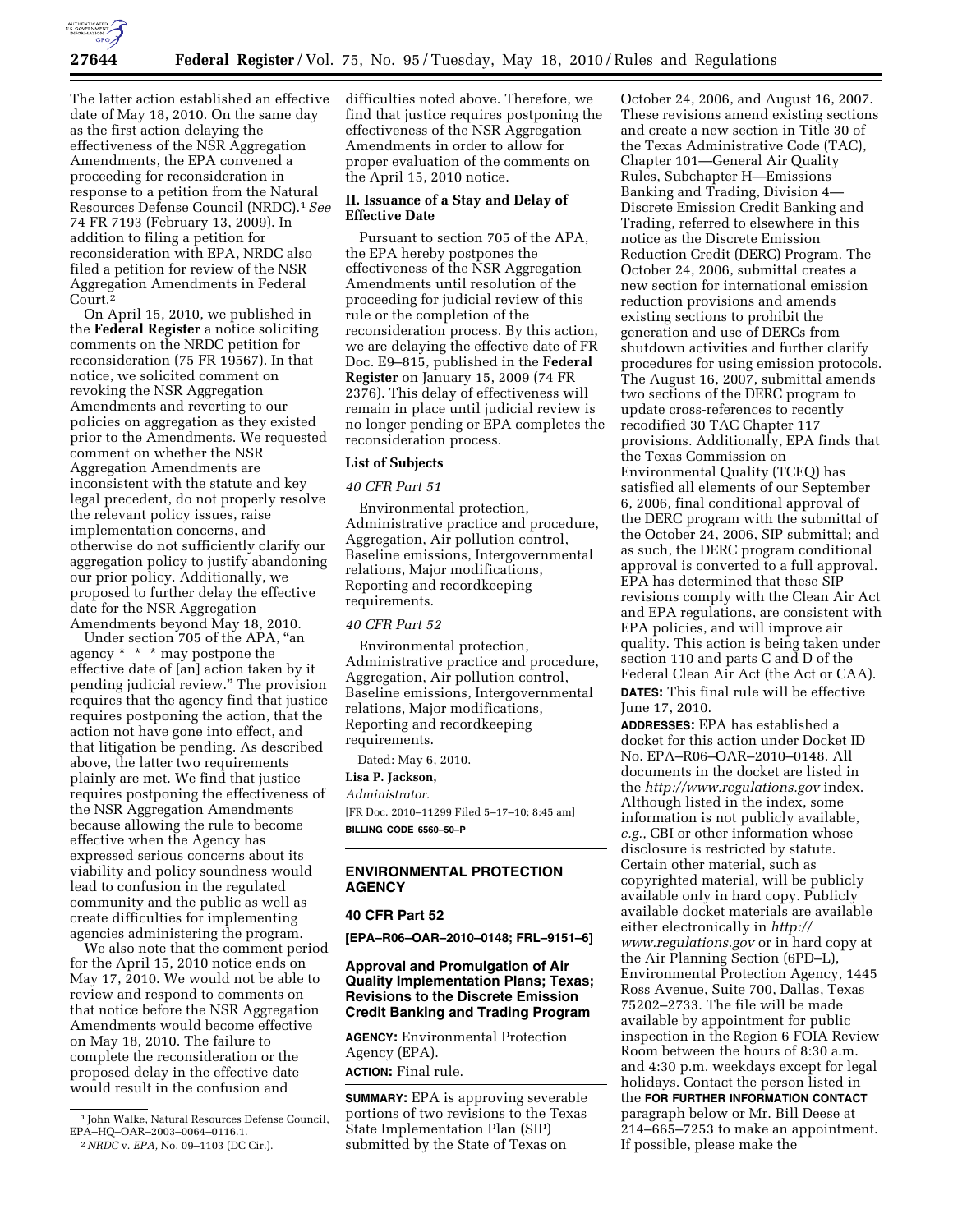appointment at least two working days in advance of your visit. There will be a 15 cent per page fee for making photocopies of documents. On the day of the visit, please check in at the EPA Region 6 reception area at 1445 Ross Avenue, Suite 700, Dallas, Texas.

The State submittal related to this SIP revision, and which is part of the EPA docket, is also available for public inspection at the State Air Agency listed below during official business hours by appointment:

Texas Commission on Environmental Quality, Office of Air Quality, 12124 Park 35 Circle, Austin, Texas 78753.

**FOR FURTHER INFORMATION CONTACT:** If you have questions concerning today's final rule, please contact Ms. Adina Wiley (6PD–R), Air Permits Section, Environmental Protection Agency, Region 6, 1445 Ross Avenue (6PD–R), Suite 1200, Dallas, TX 75202–2733. The telephone number is (214) 665–2115. Ms. Wiley can also be reached via electronic mail at *wiley.adina@epa.gov.* 

#### **SUPPLEMENTARY INFORMATION:**

Throughout this document, whenever "we", "us", or "our" is used, we mean the EPA.

## **Table of Contents**

I. What final action is EPA taking? II. What is the background for this action?

III. What are EPA's responses to comments

received on the proposed action? IV. Statutory and Executive Order Reviews

#### **I. What final action is EPA taking?**

We are fully approving severable portions of two revisions to the Texas SIP submitted by the TCEQ on October 24, 2006, and August 16, 2007, specific to the DERC Program. The revisions we are approving amend existing sections and create a new section in the DERC Program at Title 30 of the Texas Administrative Code (TAC), Chapter 101—General Air Quality Rules, Subchapter H—Emissions Banking and Trading, Division 4—Discrete Emission Credit Banking and Trading. The October 24, 2006, submittal creates a new section for international emission reduction provisions and amends existing sections to prohibit the generation and use of discrete emission reduction credits from shutdown activities and further clarify procedures for using emission protocols. Additionally, EPA finds that the TCEQ has satisfied all elements of our September 6, 2006, final conditional approval of the DERC program with the submittal of the October 24, 2006, SIP submittal; and as such, the DERC program conditional approval is converted to full SIP approval. The severable portions of the August 16,

2007, submittal that we are approving non-substantively revise the DERC Program to correctly update the crossreferences to the stationary source nitrogen oxide  $(NO<sub>X</sub>)$  rules found in the Texas SIP at 30 TAC Chapter 117 as a result of the non-substantive recodification of Chapter 117 approved by EPA as part of the Texas SIP on December 3, 2008 (*see* 73 FR 73562). Additionally, in both the October 24, 2006, and August 16, 2007, SIP submittals TCEQ has made several nonsubstantive revisions to update grammar and document style. Consequently, we are approving the revisions to the Texas SIP at 30 TAC sections 101.372(a), 101.372(d), 101.372(f), 101.372(j), 101.373(a), 101.376(c)(4), and 101.378(b) and the creation of new section 101.375 submitted on October 24, 2006. Additionally, we are approving revisions to the Texas SIP at 30 TAC sections 101.372(d) and 101.376(d) submitted on August 16, 2007, by the TCEQ.

EPA proposed the above action on March 30, 2010, at 75 FR 15648–15655. Today, we are approving the DERC program revisions as proposed and find that they comply with the CAA and EPA regulations, are consistent with EPA policies, and will improve air quality. This final approval is being taken under parts C and D of the CAA.

In a separate rulemaking, EPA is approving the severable Emission Credit Banking and Trading Program (referred to elsewhere in this notice as the Emission Reduction Credit (ERC) Program) revisions at 30 TAC sections 101.302, 101.305, and 101.306 submitted on October 24, 2006, and 30 TAC sections 101.302 and 101.306 submitted on August 16, 2007 (see EPA– R06–OAR–2010–0417).

At this time, EPA is not taking action on the revisions to the Emissions Banking and Trading of Allowances Program at 30 TAC sections 101.338 and 101.339 submitted on October 24, 2006. EPA is also not taking action at this time on the revisions to the general air quality definitions at 30 TAC Section 101.1 or the revisions to the System Cap Trading Program at 30 TAC sections 101.383, and 101.385 submitted on August 16, 2007. These severable revisions remain under review by EPA and will be addressed in separate actions.

#### **II. What is the background for this action?**

The DERC Program, conditionally approved by EPA on September 6, 2006, establishes an open market trading program to provide flexibility for sources in complying with certain State

and Federal requirements. In an open market trading program, a source generates emission credits by reducing its emissions during a discrete period of time. These credits, called discrete emission credits, or DECs, in the Texas program, are quantified in units of mass. Discrete emission credit (DEC) is a generic term that encompasses reductions from stationary sources (discrete emission reduction credits, or DERCs) and reductions from mobile sources (mobile discrete emission reduction credits, or MDERCs).1 Generally, discrete emission reductions of criteria pollutants (excluding lead) or precursors of criteria pollutants may be banked and used as DERCs. EPA's September 6, 2006, final conditional approval of the DERC program addressed the original submission of the program on December 23, 1997, and the subsequent revisions on January 18, 2001; April 14, 2002; January 17, 2003; and December 6, 2004.

Since our September 6, 2006, final conditional approval, TCEQ has revised the DERC program to address the commitments of the DERC conditional approval. Additionally, the TCEQ adopted revisions to the DERC program consistent with the requirements of Senate Bill 784, adopted during regular session, 2005, of the 79th Texas Legislature. Senate Bill 784 allows for greater flexibility in the generation and use of international emission reductions. These revisions were adopted by the TCEQ on October 4, 2006, and became effective on October 26, 2006. The adopted regulations were submitted to EPA as a SIP revision on October 24, 2006. TCEQ has also promulgated revisions to the DERC program that update the cross-references to the new numbering structure in 30 TAC Chapter 117. These revisions were adopted on July 25, 2007, and became effective on August 16, 2007. The adopted regulations were submitted to EPA as a SIP revision on August 16, 2007.

### **III. What are EPA's responses to comments received on the proposed action?**

EPA received no comments on our proposed rulemaking.

## **IV. Statutory and Executive Order Reviews**

Under the Clean Air Act, the Administrator is required to approve a SIP submission that complies with the

<sup>&</sup>lt;sup>1</sup> In this action, when we refer to the program as the "DERC Rule" or the "DERC Program" speaking of the entire Discrete Emission Credit Banking and Trading Program, which encompasses both DERCs and MDERCs.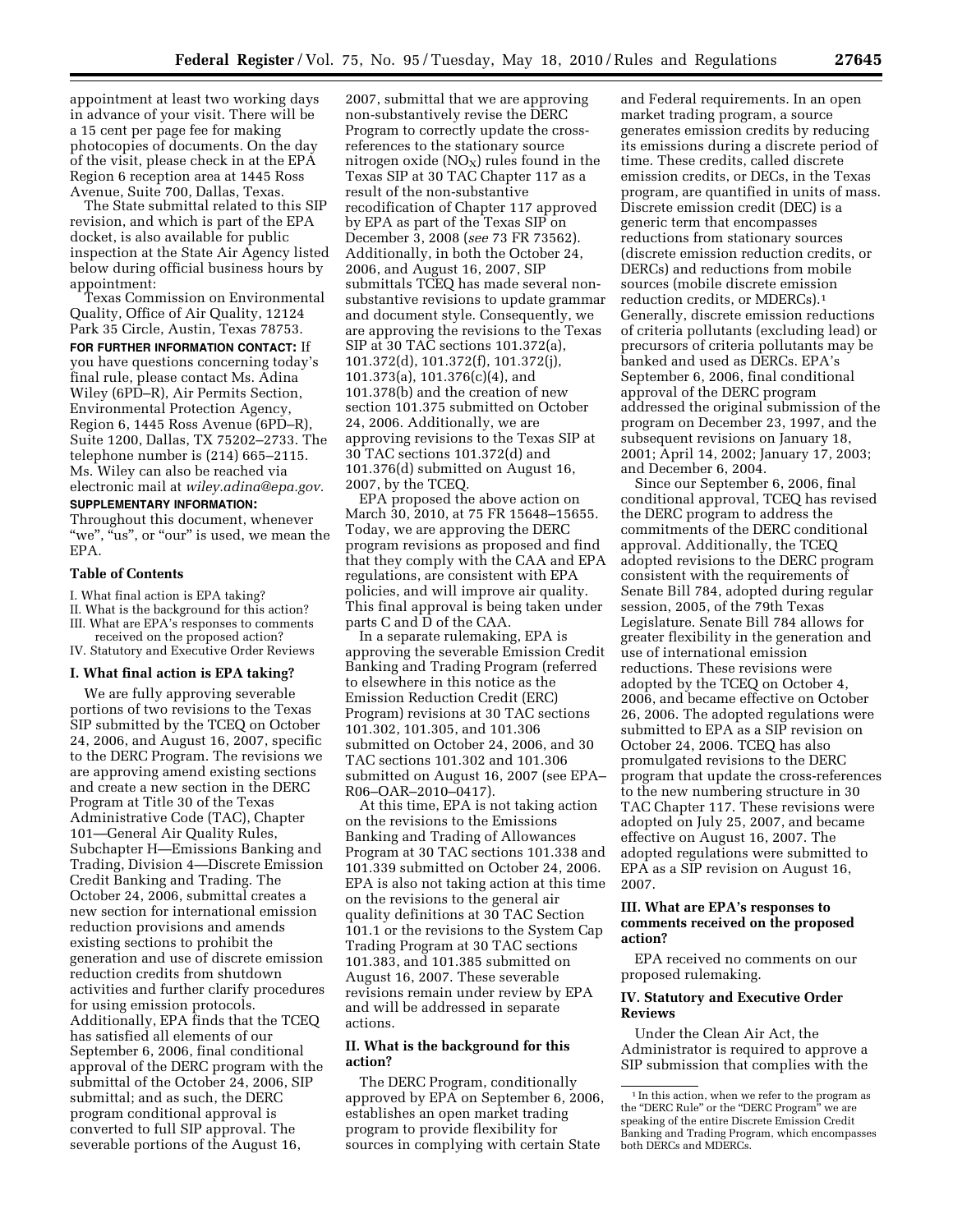provisions of the Act and applicable Federal regulations. 42 U.S.C. 7410(k); 40 CFR 52.02(a). Thus, in reviewing SIP submissions, EPA's role is to approve State choices, provided that they meet the criteria of the Clean Air Act. Accordingly, this action merely approves State law as meeting Federal requirements and does not impose additional requirements beyond those imposed by State law. For that reason, this action:

• Is not a "significant regulatory action'' subject to review by the Office of Management and Budget under Executive Order 12866 (58 FR 51735, October 4, 1993);

• Does not impose an information collection burden under the provisions of the Paperwork Reduction Act (44 U.S.C. 3501 *et seq.*);

• Is certified as not having a significant economic impact on a substantial number of small entities under the Regulatory Flexibility Act (5 U.S.C. 601 *et seq.*);

• Does not contain any unfunded mandate or significantly or uniquely affect small governments, as described in the Unfunded Mandates Reform Act of 1995 (Pub. L. 104–4);

• Does not have Federalism implications as specified in Executive Order 13132 (64 FR 43255, August 10,  $1999$ 

• Is not an economically significant regulatory action based on health or safety risks subject to Executive Order 13045 (62 FR 19885, April 23, 1997);

• Is not a significant regulatory action subject to Executive Order 13211 (66 FR 28355, May 22, 2001);

• Is not subject to requirements of Section 12(d) of the National Technology Transfer and Advancement Act of 1995 (15 U.S.C. 272 note) because application of those requirements would be inconsistent with the Clean Air Act; and

• Does not provide EPA with the discretionary authority to address, as appropriate, disproportionate human health or environmental effects, using practicable and legally permissible methods, under Executive Order 12898 (59 FR 7629, February 16, 1994).

In addition, this rule does not have Tribal implications as specified by Executive Order 13175 (65 FR 67249, November 9, 2000), because the SIP is not approved to apply in Indian country located in the State, and EPA notes that it will not impose substantial direct costs on Tribal governments or preempt Tribal law.

The Congressional Review Act, 5 U.S.C. 801 *et seq.,* as added by the Small Business Regulatory Enforcement Fairness Act of 1996, generally provides that before a rule may take effect, the agency promulgating the rule must submit a rule report, which includes a copy of the rule, to each House of the Congress and to the Comptroller General of the United States. EPA will submit a report containing this action and other required information to the U.S. Senate, the U.S. House of Representatives, and the Comptroller General of the United States prior to publication of the rule in the **Federal Register**. A major rule cannot take effect until 60 days after it is published in the **Federal Register**. This action is not a "major rule" as defined by 5 U.S.C. 804(2).

Under section 307(b)(1) of the Clean Air Act, petitions for judicial review of this action must be filed in the United States Court of Appeals for the appropriate circuit by July 19, 2010. Filing a petition for reconsideration by the Administrator of this final rule does not affect the finality of this action for the purposes of judicial review nor does it extend the time within which a

petition for judicial review may be filed, and shall not postpone the effectiveness of such rule or action. This action may not be challenged later in proceedings to enforce its requirements. (*See* section 307(b)(2).)

## **List of Subjects in 40 CFR Part 52**

Environmental protection, Air pollution control, Incorporation by reference, Intergovernmental Relations, Nitrogen oxides, Ozone, Volatile organic compounds.

Dated: April 30, 2010.

**Lawrence E. Starfield,** 

*Acting Regional Administrator, Region 6.* 

■ 40 CFR part 52 is amended as follows:

#### **PART 52—[AMENDED]**

■ 1. The authority citation for part 52 continues to read as follows:

**Authority:** 42 U.S.C. 7401 *et seq.* 

## **Subpart SS—Texas**

 $\blacksquare$  2. The table in § 52.2270(c) entitled ''EPA Approved Regulations in the Texas SIP'' under Chapter 101 is amended by:

■ a. Revising the entries for Sections 101.372, 101.373, 101.376, and 101.378 under Subchapter H—Emissions Banking and Trading, Division 4— Discrete Emission Credit Banking and Trading.

■ b. Adding an entry for Section 101.375 under Subchapter H— Emissions Banking and Trading, Division 4—Discrete Emission Credit Banking and Trading, in numerical order.

The revisions and additions read as follows:

**§ 52.2270 Identification of plan.** 

\* \* \* \* \*

 $(c) * * * *$ 

#### EPA-APPROVED REGULATIONS IN THE TEXAS SIP

| State citation | Title/subject | State ap-<br>proval/sub-<br>mittal date           | EPA approval date |         | Explanation |
|----------------|---------------|---------------------------------------------------|-------------------|---------|-------------|
|                |               | <b>Chapter 101-General Air Quality Rules</b>      |                   |         |             |
| $\star$        | $\star$       | $\star$                                           | $\star$           | $\star$ | $\star$     |
|                |               | <b>Subchapter H-Emissions Banking and Trading</b> |                   |         |             |
| $\star$        | $\star$       | $\star$                                           | $\star$           | $\star$ | $\star$     |
|                |               |                                                   |                   |         |             |

**Division 4—Discrete Emission Credit Banking and Trading**